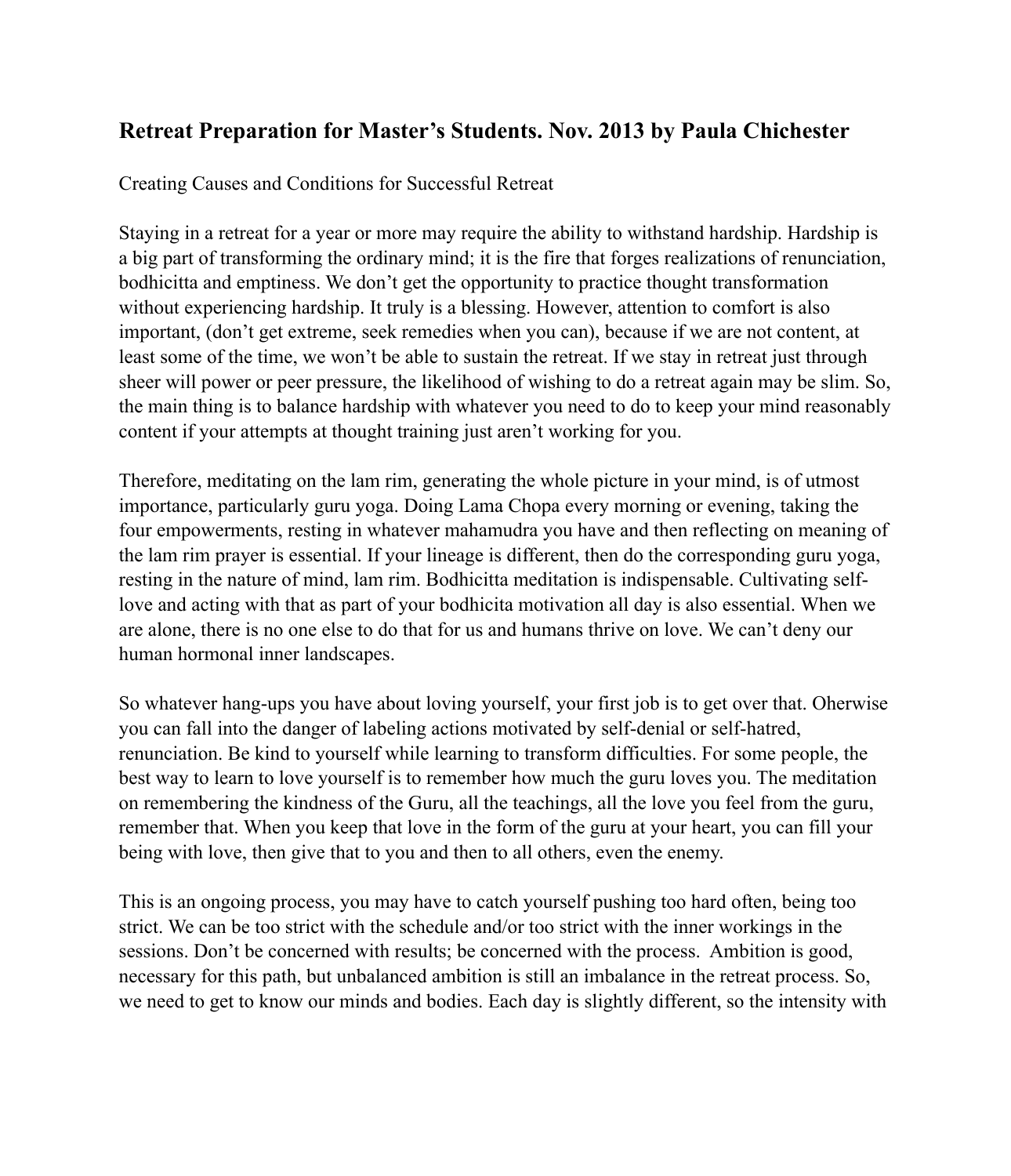which we approach the work we are doing with our minds, -- the intensity of concentration -- has to be evaluated each day. For me, less is usually preferred to prevent lung.

Growing realizations is like growing seeds into seedlings into young plants in a green house. Not only do we need to know the science of how to care for the body and mind, nourish it with food and psychological care, we need love. The best gardeners work from a place of affection for what they are growing. Self-cherishing or self-preoccupation is the main obstacle and we can't tie it up or put it in a closet to make it go away. It is like a child, it needs to be listened to, but not allowed to have its way, we have to guide it lovingly on to the correct path. Pay attention to the tone of the inner voice that speaks to you. Remember the example of the Horse Whisperer or the Dog Whisperer. They get the best results with training a wild animal with love, not force. Love is power.

Of course, there are those people who are extreme in the other direction, they just want to lie around all day and pretend to practice, or do short sessions and spend the rest of the time watching movies on their computers. But I don't reckon that folks like that have the determination to complete a four-year Master's Program.

I will guide you through a meditation that is not analytical but experiential on how to touch base with feelings, open into an experience of non-referential love and compassion and this is the best tool I have found to work with our obstacle: self-cherishing mind. The objective is simply to watch, let come up what will, and let it go with a mind of loving kindness. We can also listen to the voice of fear, anxiety, ambition, hatred, desire, etc. with empathy and compassion. Sometimes the story has to be heard, other times, just drop the story and let the energy flow where it needs to go, and then meditate on emptiness.

Exhaustion is another factor. Forget about how much you think you need to sleep. Just sleep as much as you need to feel bright enough to concentrate. Gen Lam Rimpa told us that yogis sleep as much as they need to. The first month should be focused mainly on resting, getting familiar with our new surroundings and adjusting to being alone. If being alone is too difficult, then go speak to someone you have included in your retreat. Squeezing never works.

It is also important to taper off the retreat the last month. Start to talk to people. And when you leave, go to a place where you can be quiet and enter into the busy world at a relaxed pace. Don't try to drive yourself down the freeway.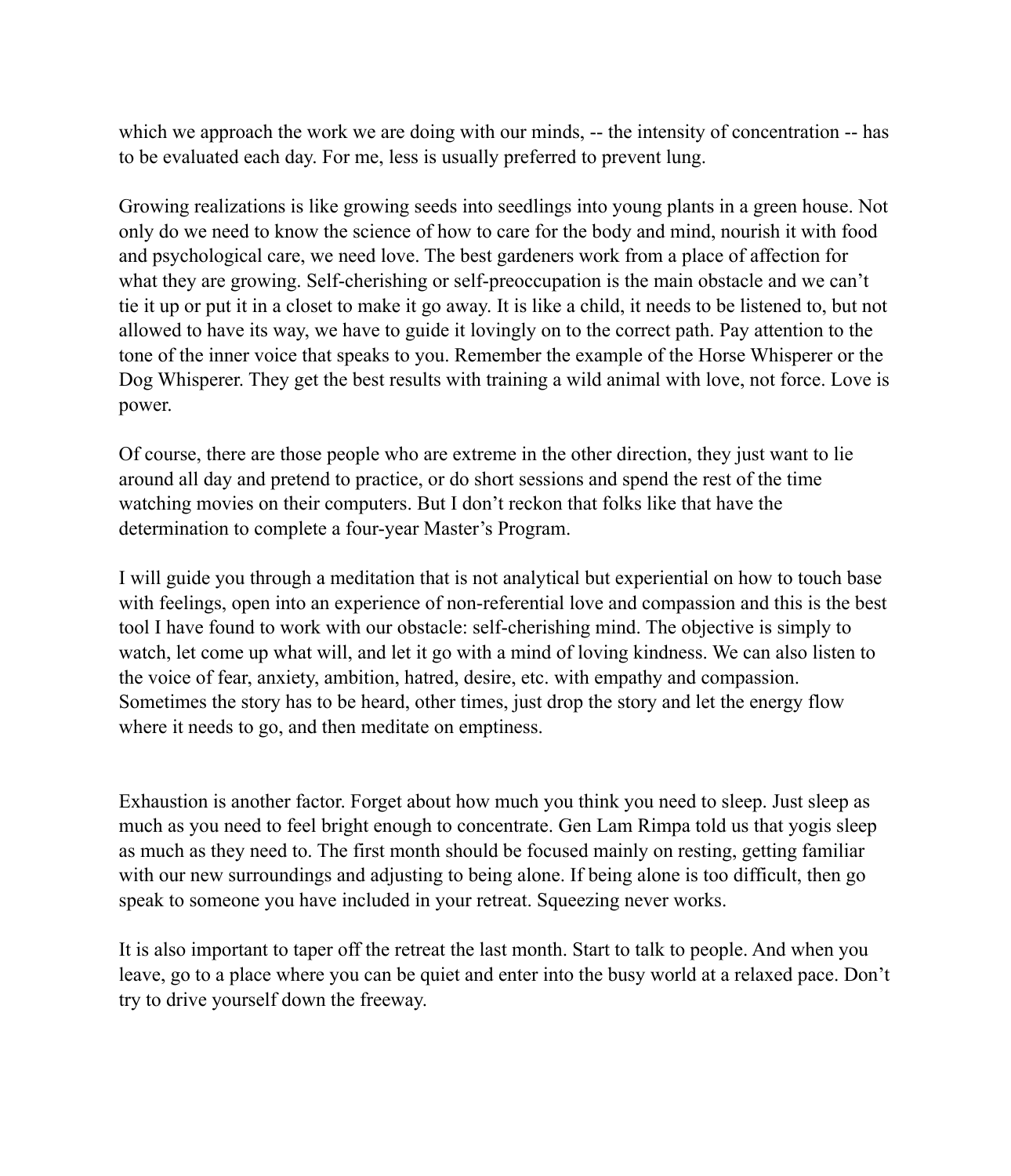## OUTER CONDITIONS:

If possible, stay in place that supports your mental and physical health. If the conditions aren't perfect, that is okay. You can spend years looking for the right place and never get into retreat. People do this. So take what you can, within reason. A year isn't that long.

Clean dwelling; if possible, live in a shelter that is non-toxic, easy to clean and maintain, that is rodent proof. If not, see if you can fill in holes where rodents come in. Check the feng-sui; adjust it where possible to fit your pakua number. See Lillian Too's books on feng sui – recommended by Kyabje Zopa Rinpoche

Clean Air, (non-toxic air inside the retreat house is very important, look out for toxic cleaning agents, propane gas, mold, toxic building materials, toxic washing detergent, furnishings and rugs with toxic materials; healthful incense- even check your clothing and bedding.)

 I strongly suggest that you leave your laptops out of the retreat. If you have recorded teachings, then an Ipod would work. You can print out texts that are on your laptops. Laptops and Ipads have too many ways to stay distracted, but mostly their electronic fields will interfere with your concentration. You can keep a handwritten journal, it keeps the writing pace organic and in sync with your natural mental rhythm. Lama Yeshe told us many times that the process of transforming the mind is organic, like growing a flower.

Clean water; get a filter if you need one.

The person who shops for you and takes care of your business, preferably, has taken refuge, understands or at least supports what you are doing, is happy to support you (they realize the value to themselves for supporting you– best if you have the same guru – best if they maintain their samaya purely.

Sponsors: It is very beneficial if you have sponsors. They create merit and the cause for doing retreat themselves. Knowing that you are doing it for others who are directly sponsoring you, depending on you, helps you to maintain joyous effort and determination if hardships develop.

These conditions are relative to the degree of guru devotion and ability to bear hardship that you have. It is important to be honest with yourself and really check up what level of comfort you need to keep your mind happy.. The greater the motivation, the less attention to comfort is needed. Lama Zopa Rinpoche has said that anyone can say many mantras (or review lam rim); it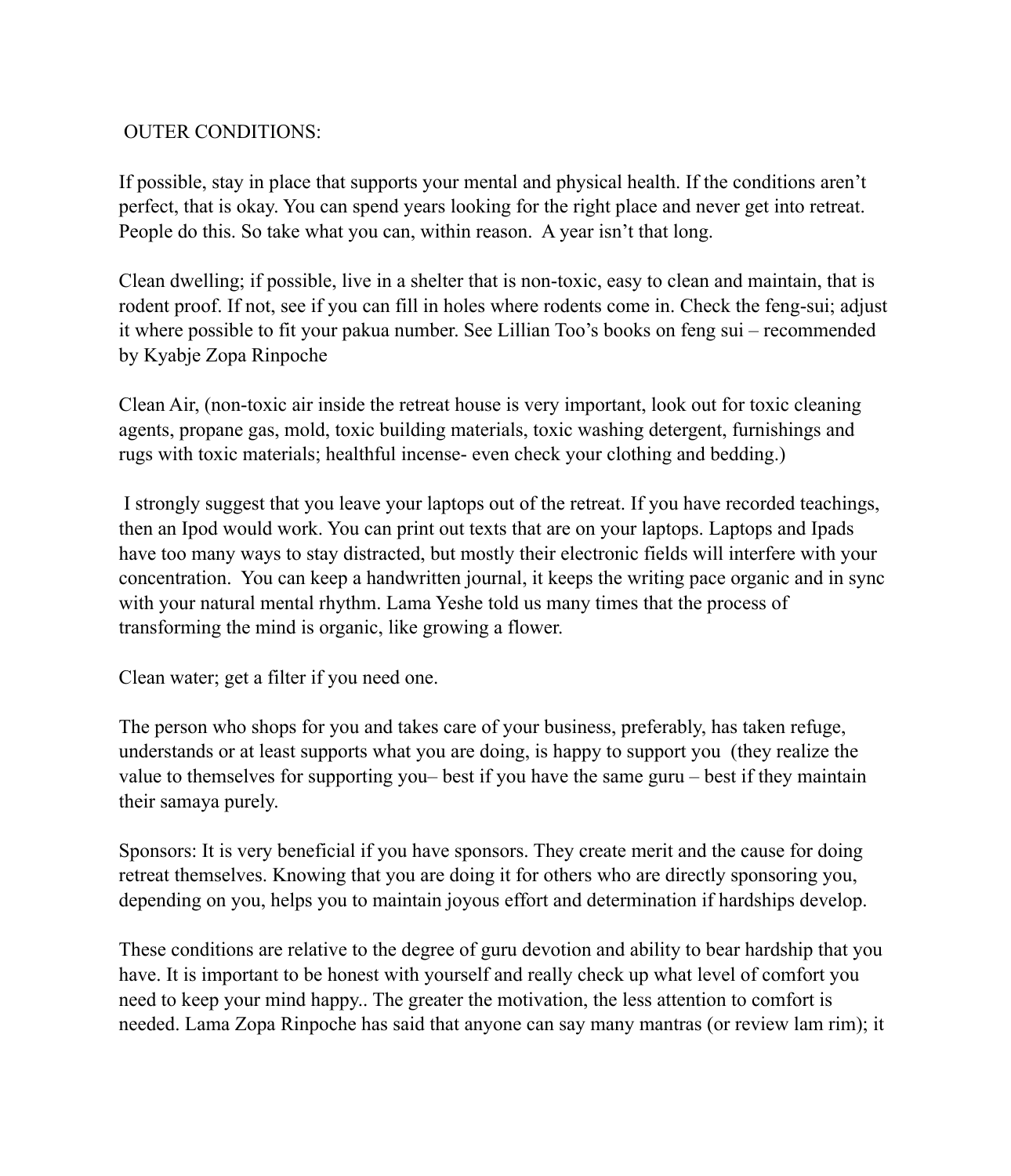is the degree to which we bear hardship that marks the quality of a meditator. Trasforming hardship is the key to opening the mind to realization. Strange as this may sound, it is true. Hardship helps us to develop all the stages of the path. When we are comfortable and happy, no need to hone lam rim realizations.

However, we are not in the business s of inflicting self-abuse; that is why we must be honest about what we need and be able to adjust our conditions if we discover we need more comfort. This also applies to the amount of solitude we can bear. Letting go of internet and mobile phones can be a difficult transition for some people; but it is very important to let this go for the duration of the retreat. Not just for our mental leisure and peace, but also because electromagnetic fields interfere with our ability to concentrate.

So, set up proper boundaries: where you will allow yourself to go, with whom you can speak or write letters. Do not have email or advertise your retreat on the internet. It can only bring obstacles. It is good to include a few blanks in case you meet someone or have to go to a dentist or something like that.

Eat healthy food. If you can wean yourself off of white sugar, this can be very helpful. Sugar not only causes craving and dissatisfaction, but it also makes ones nervous system feel pain more strongly, so painful backs, knees are greatly exacerbated when you eat white sugar. Sugar also lowers your immune system. Honey, fruit, agave does not have this negative impact on the body. Discover what foods work best for your meditation practice. It is easy to tell in retreat because there are very few variables affecting your experince besides what you eat and how long you sleep and how intensel you concentrate. Be like a scientist, always investigating your inner and outer landscape, what is conducive and what is not.

If you have trouble with fatigue or joint pains, find out if you have any food allergies. You can do that by abstaining from a particular food (e.g. wheat, sugar, corn, corn syrup, soy, different nuts, yeast, gluten) for two weeks. Then eat a lot of it three times a day and see how you feel. Just do one at a time. Read labels on processed foods. Best to eat whole foods.

Drink plenty of water. Fatigue is often simply a result of dehydration.

## INNER CONDITIONS:

GURU DEVOTION Guru Devotion—Every day remember the kindness of the Guru. Take time to do a good session of the guru entering the heart, every session if you can, when you can. After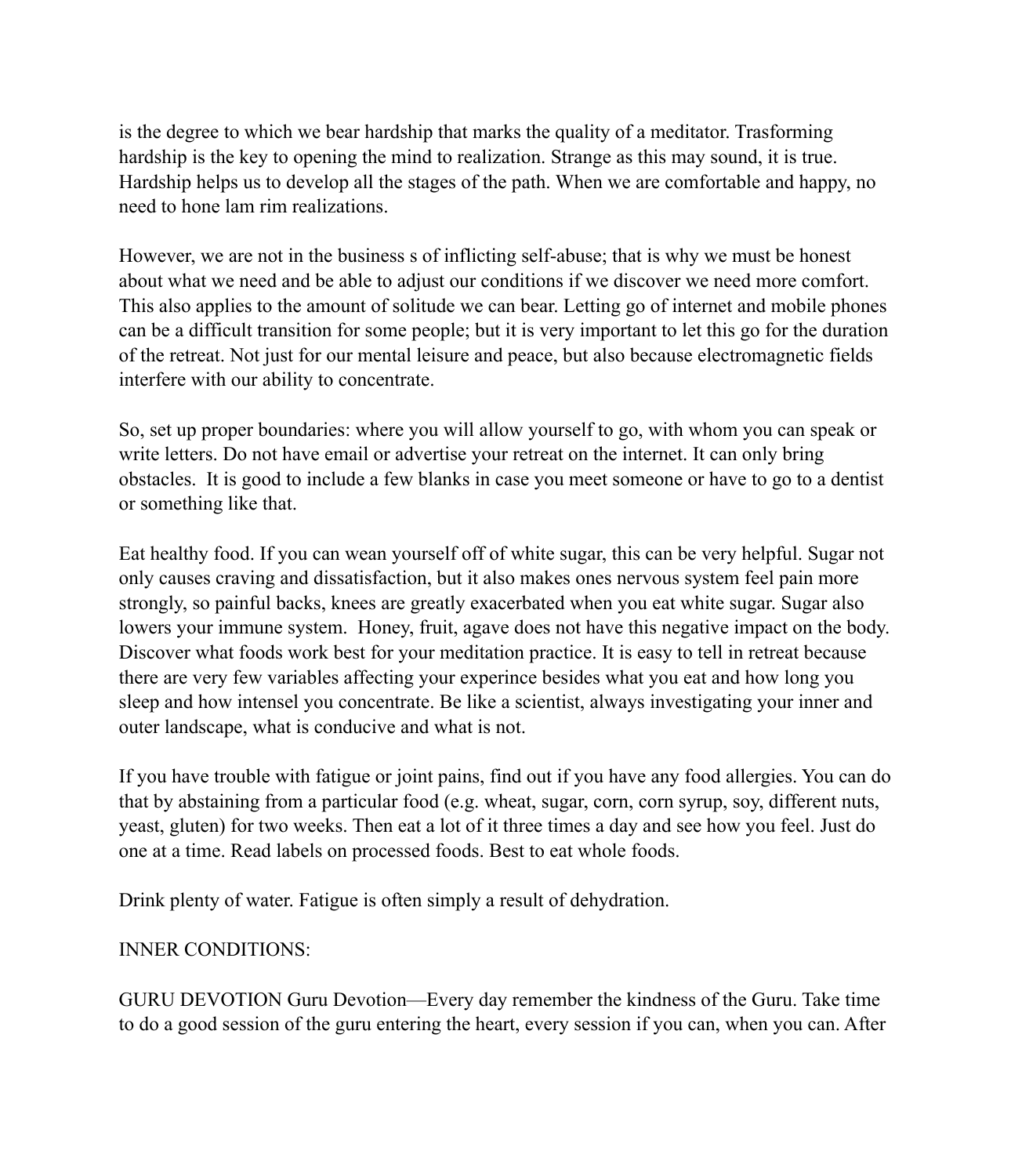the guru enters the heart and the heart fills with love, then, penetrate the whole experience with emptiness. Just "let go".

#### MAINTAIN PURE SAMAYA

MOTIVATION! Bodhicitta motivation will keep you in retreat. Work on it all the time, not just in words, but with analysis and deep feelings. Retreat can be too difficult to sustain for oneself alone or for worldly concern.

Cultivate an awareness of your inner landscape. Is it in sunset mode, sunrise, windy? You may have to adjust your meditation each day or each session to suit what is going on. If you just squeeze through your agenda, this is a sure recipe for wind disturbance (lung). Take 15 minutes or more at the beginning of each session to watch the breath, become aware of your posture, come home to a sense of well being and relaxation. For me, this is best accomplished with beginning with a guru yoga practice, then allowing those blessings to settle my mind. But this may not be your case. Be creative and discover what works for your mind.

Renunciation: Reflect on the lower scope lam rim meditations every morning. The Innermost Jewels of the Kadampa Geshes is the retreaters' treasure. Renunciation is based on self-love. The idea that I will definitely emerge from samsara can only come from a self-view based on cherishing oneself. We can't cherish others until we cherish ourselves in a healthy, not over or under-exaggerated view. I don't think this is such an issue for Tibetans, so it is not stressed in their teaching.

When we are alone and purifying, psychological issues will come up. Retreat is also a time for healing. The false self does not go to enlightenment. We have to uncover our genuine or authentic relative selves before that can be successfully transformed into the mind of a bodhisattva. Otherwise, unconscious impulses will constantly sabotage our attempts at virtuous behavior. Attention and concentration can also be hampered by unaddressed psychological issues. It may not come up for you, but it is good to be prepared for the event if it does. Retreat is the best place to make a lot of progress.

For us of the Judeo-Christian culture, we need to identify our inner sense of self-loathing, a feeling of general all purpose lack of self-appreciation (or over aggrandizing the self based on this inner lack) that most of us have learned to deny with our conscious mind. It is like a needy hole in the soul that compels us to fill it with constant entertainment and distraction with outer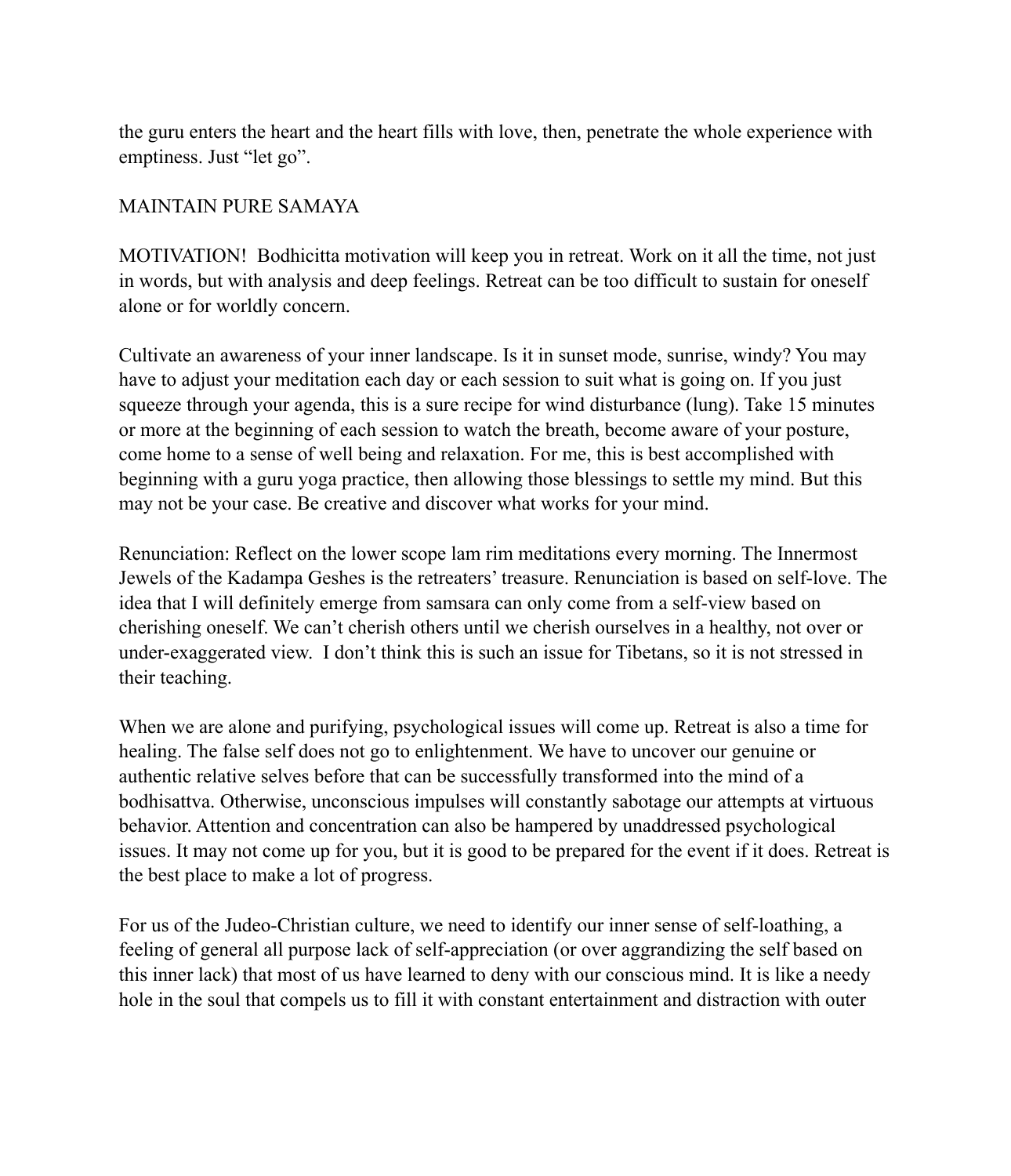enjoyments such as social relationships, beneficial work in the world, food, shopping, internet, etc…

The remedy is to find that tender needy spot inside and sit with it. Recognize the wall we built around it to anesthetize ourselves to feeling it and slowly tear down that wall. Taking time every day just to sit and be with the breath, go through the physical body and let experiences resurface. Heal your wounds with ton len for yourself, forgiveness for others by recognizing their pain and generally allowing yourself to sit with the all-encompassing experience of care, empathy, love, compassion, gratefulness.

By feeling genuine compassion for victim and perpetrator, whether self or other; by applying the four opponent powers; by engaging in the meditations on karma, compassion, empathy, emptiness, gratefulness, guru devotion, etc.; we diffuse that whole victim/perpetrator paradigm that makes us uncomfortable with being alone with ourselves. Once we learn to cherish every aspect of ourselves, from an authentic sense of self, then we can recognize self-cherishing and find the object to be refuted. We can stand totally alone in our own validation and gratitude and joy for who we are, so we no longer look outside of ourselves for a sense of self-worth. The inner guru is born. We become emotionally self-sufficient, self-empowered. We can find joy that is not based on attachment. Then, we can stay in retreat.

#### Emptiness.

While working with renunciation and bodhicitta, we also begin to look at the mind. In our sitting quietly watching the breath exercises, after we have opened our body to awareness, take some time to look at the mind. Just look. Begin to investigate the refuting object, what really is clarity or luminosity, what is mind looking at mind, what is awareness. Identify these things that you read about with what is actual experience and don't worry so much about getting it right, right away, just look. Use the mind to investigate the mind, with and without thoughts. By settling into the body and keeping part of the awareness in the body, keep the mind relaxed. Stop before you are tired.

Don't expect every session to be a "good" session. Just show up every session and do the best you can and then don't judge so much. Be aware, of course, but suspend the labels of good and bad. It is what it is, that is all. Some days you can concentrate, other days you can't, but don't fret about it. Just make sure you rest enough.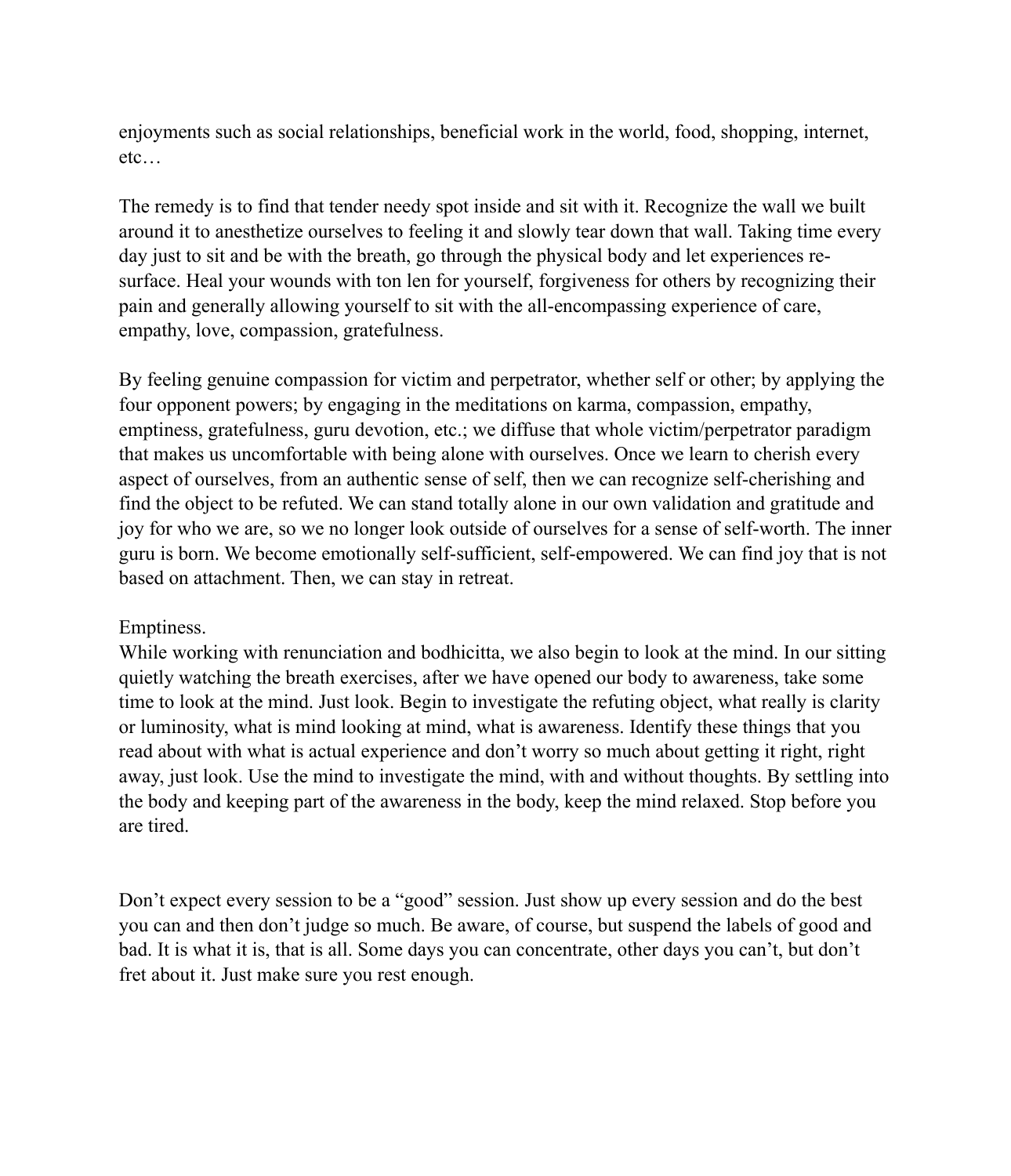Gen Lam Rimpa told us that yogis on long retreats get as much sleep as they need. In the beginning you may need to sleep a lot. Just go with what your body can do, if you do that, you may need less sleep as the retreat progresses. If you constantly push beyond your physical capabilities, you will be unhappy in a few months. The people who left Shinay Land after a year or so, left behind piles of caffeine and sugar behind. This is not the way to sustain a retreat. Remember the teaching of the guitar string, not too loose and not too tight is the way to meditate.

Re-creation is really important. There must be something that you love to do, that feeds you. Something creative that is conducive to your meditation experience. Journals can be very helpful. Find a creative outlet when a walk or reading a dharma book isn't enough to keep you inspired.

SECRET – Keep your winds flowing. Very important.

A daily practice of yoga or chi gong or kum nye is very helpful. I am best in retreat when I do four sessions of exercise every day… Prostrations, chi gong in the mornings, a walk in the afternoon and yoga in the evening. Feldenkrais movement (ATM's) is very helpful. Find the technique that works best for you and do it regularly! If you know Reiki, doing Reiki on yourself is highly recommended. Self-massage is good also. Ma Rollers are helpful for back tension.

If you can connect with a Chinese doctor or a homeopath or a naturopath or an ayurvedic doctor before you go into retreat, this would be very helpful. See if there is a way you can communicate with them inside the retreat if possible. Experiment and find the diet that keeps your mind balanced and yoru body strong. One of these types of doctors can help you with that. Find ways to help yourself to stay balanced in retreat.

If you have deep issues with your parents or other issues of psychological concern, consult with a therapist before going on a long retreat. These issues can come up very strong in retreat. At least know methods to help you work with these issues.

SUCHNESS – As much as you can, remember presence and awareness of the empty state of you. Subject and object. In break times, maintain awareness of the ground from which the thoughts arise, and that this ground is empty. That awareness that is paying attention is also empty. Lama Yeshe used to say "Let go" when Lama let meditations. Let go into relaxation and release the boundaries around self and other.